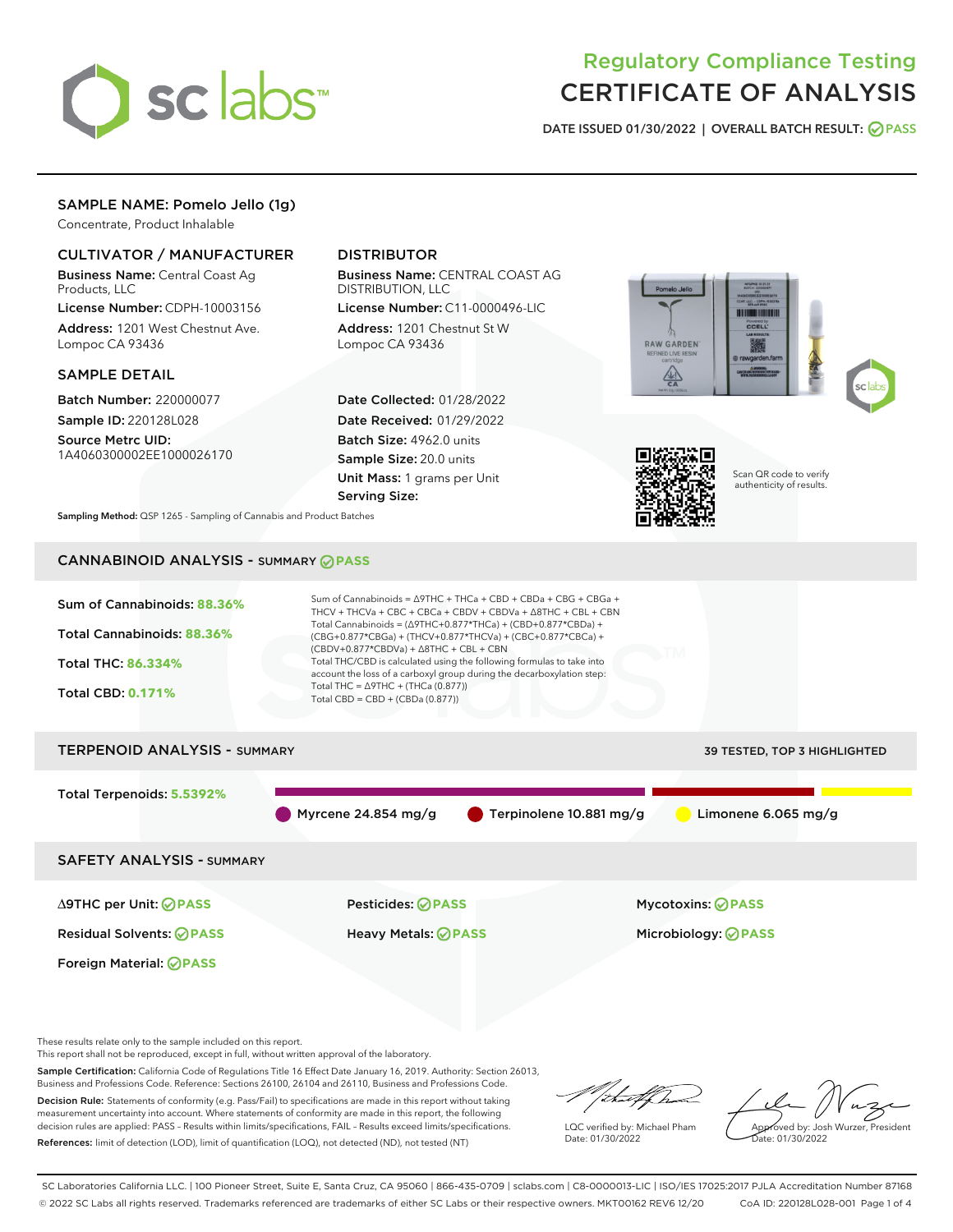



POMELO JELLO (1G) | DATE ISSUED 01/30/2022 | OVERALL BATCH RESULT: **⊘** PASS

#### CANNABINOID TEST RESULTS - 01/29/2022 2 PASS

Tested by high-performance liquid chromatography with diode-array detection (HPLC-DAD). **Method:** QSP 1157 - Analysis of Cannabinoids by HPLC-DAD

#### TOTAL CANNABINOIDS: **88.36%**

Total Cannabinoids (Total THC) + (Total CBD) + (Total CBG) + (Total THCV) + (Total CBC) + (Total CBDV) + ∆8THC + CBL + CBN

TOTAL THC: **86.334%** Total THC (∆9THC+0.877\*THCa)

TOTAL CBD: **0.171%**

Total CBD (CBD+0.877\*CBDa)

TOTAL CBG: 1.13% Total CBG (CBG+0.877\*CBGa)

TOTAL THCV: 0.44% Total THCV (THCV+0.877\*THCVa)

TOTAL CBC: ND Total CBC (CBC+0.877\*CBCa)

TOTAL CBDV: ND Total CBDV (CBDV+0.877\*CBDVa)

| <b>COMPOUND</b>            | LOD/LOQ<br>(mg/g) | <b>MEASUREMENT</b><br><b>UNCERTAINTY</b><br>(mg/g) | <b>RESULT</b><br>(mg/g) | <b>RESULT</b><br>(%) |
|----------------------------|-------------------|----------------------------------------------------|-------------------------|----------------------|
| Δ9THC                      | 0.06 / 0.26       | ±29.699                                            | 863.34                  | 86.334               |
| <b>CBG</b>                 | 0.06 / 0.19       | ±0.445                                             | 11.30                   | 1.130                |
| <b>THCV</b>                | 0.1 / 0.2         | ±0.22                                              | 4.4                     | 0.44                 |
| <b>CBN</b>                 | 0.1/0.3           | ±0.19                                              | 2.9                     | 0.29                 |
| <b>CBD</b>                 | 0.07/0.29         | ±0.079                                             | 1.71                    | 0.171                |
| $\triangle$ 8THC           | 0.1 / 0.4         | N/A                                                | <b>ND</b>               | <b>ND</b>            |
| <b>THCa</b>                | 0.05/0.14         | N/A                                                | <b>ND</b>               | <b>ND</b>            |
| <b>THCVa</b>               | 0.07/0.20         | N/A                                                | <b>ND</b>               | <b>ND</b>            |
| <b>CBDa</b>                | 0.02/0.19         | N/A                                                | <b>ND</b>               | <b>ND</b>            |
| <b>CBDV</b>                | 0.04 / 0.15       | N/A                                                | <b>ND</b>               | <b>ND</b>            |
| <b>CBDVa</b>               | 0.03/0.53         | N/A                                                | <b>ND</b>               | <b>ND</b>            |
| <b>CBGa</b>                | 0.1 / 0.2         | N/A                                                | <b>ND</b>               | <b>ND</b>            |
| <b>CBL</b>                 | 0.06 / 0.24       | N/A                                                | <b>ND</b>               | <b>ND</b>            |
| <b>CBC</b>                 | 0.2 / 0.5         | N/A                                                | <b>ND</b>               | <b>ND</b>            |
| <b>CBCa</b>                | 0.07 / 0.28       | N/A                                                | <b>ND</b>               | <b>ND</b>            |
| <b>SUM OF CANNABINOIDS</b> |                   |                                                    | 883.6 mg/g              | 88.36%               |

#### **UNIT MASS: 1 grams per Unit**

| ∆9THC per Unit                         | 1100 per-package limit | 863.34 mg/unit | <b>PASS</b> |
|----------------------------------------|------------------------|----------------|-------------|
| <b>Total THC per Unit</b>              |                        | 863.34 mg/unit |             |
| <b>CBD per Unit</b>                    |                        | $1.71$ mg/unit |             |
| <b>Total CBD per Unit</b>              |                        | $1.71$ mg/unit |             |
| <b>Sum of Cannabinoids</b><br>per Unit |                        | 883.6 mg/unit  |             |
| <b>Total Cannabinoids</b><br>per Unit  |                        | 883.6 mg/unit  |             |

#### TERPENOID TEST RESULTS - 01/29/2022

Terpene analysis utilizing gas chromatography-flame ionization detection (GC-FID). **Method:** QSP 1192 - Analysis of Terpenoids by GC-FID

| <b>COMPOUND</b>           | LOD/LOQ<br>(mg/g) | <b>MEASUREMENT</b><br><b>UNCERTAINTY</b><br>(mg/g) | <b>RESULT</b><br>(mg/g)                         | <b>RESULT</b><br>(%) |
|---------------------------|-------------------|----------------------------------------------------|-------------------------------------------------|----------------------|
| <b>Myrcene</b>            | 0.008 / 0.025     | ±0.3206                                            | 24.854                                          | 2.4854               |
| Terpinolene               | 0.008 / 0.026     | ±0.2231                                            | 10.881                                          | 1.0881               |
| Limonene                  | 0.005 / 0.016     | ±0.0867                                            | 6.065                                           | 0.6065               |
| Ocimene                   | 0.011 / 0.038     | ±0.1137                                            | 3.543                                           | 0.3543               |
| $\beta$ Caryophyllene     | 0.004 / 0.012     | ±0.0918                                            | 2.580                                           | 0.2580               |
| <b>B</b> Pinene           | 0.004 / 0.014     | ±0.0218                                            | 1.893                                           | 0.1893               |
| $\alpha$ Pinene           | 0.005 / 0.017     | ±0.0139                                            | 1.614                                           | 0.1614               |
| Linalool                  | 0.009 / 0.032     | ±0.0260                                            | 0.685                                           | 0.0685               |
| $\alpha$ Humulene         | 0.009/0.029       | ±0.0194                                            | 0.603                                           | 0.0603               |
| $\alpha$ Phellandrene     | 0.006 / 0.020     | ±0.0053                                            | 0.393                                           | 0.0393               |
| 3 Carene                  | 0.005 / 0.018     | ±0.0048                                            | 0.338                                           | 0.0338               |
| $\alpha$ Terpinene        | 0.005 / 0.017     | ±0.0045                                            | 0.301                                           | 0.0301               |
| Fenchol                   | 0.010 / 0.034     | ±0.0100                                            | 0.259                                           | 0.0259               |
| $\gamma$ Terpinene        | 0.006 / 0.018     | ±0.0044                                            | 0.254                                           | 0.0254               |
| <b>Terpineol</b>          | 0.016 / 0.055     | ±0.0141                                            | 0.230                                           | 0.0230               |
| trans- $\beta$ -Farnesene | 0.008 / 0.025     | ±0.0056                                            | 0.158                                           | 0.0158               |
| Guaiol                    | 0.009 / 0.030     | ±0.0074                                            | 0.157                                           | 0.0157               |
| Camphene                  | 0.005 / 0.015     | ±0.0016                                            | 0.140                                           | 0.0140               |
| Nerolidol                 | 0.009 / 0.028     | ±0.0057                                            | 0.090                                           | 0.0090               |
| Valencene                 | 0.009 / 0.030     | ±0.0061                                            | 0.089                                           | 0.0089               |
| <b>Borneol</b>            | 0.005 / 0.016     | ±0.0025                                            | 0.059                                           | 0.0059               |
| $\alpha$ Bisabolol        | 0.008 / 0.026     | ±0.0031                                            | 0.058                                           | 0.0058               |
| p-Cymene                  | 0.005 / 0.016     | ±0.0015                                            | 0.056                                           | 0.0056               |
| Fenchone                  | 0.009 / 0.028     | ±0.0015                                            | 0.052                                           | 0.0052               |
| Sabinene                  | 0.004 / 0.014     | ±0.0005                                            | 0.040                                           | 0.0040               |
| Caryophyllene<br>Oxide    | 0.010 / 0.033     | N/A                                                | <loq< th=""><th><loq< th=""></loq<></th></loq<> | <loq< th=""></loq<>  |
| Eucalyptol                | 0.006 / 0.018     | N/A                                                | <b>ND</b>                                       | <b>ND</b>            |
| Sabinene Hydrate          | 0.006 / 0.022     | N/A                                                | ND                                              | <b>ND</b>            |
| (-)-Isopulegol            | 0.005 / 0.016     | N/A                                                | <b>ND</b>                                       | ND                   |
| Camphor                   | 0.006 / 0.019     | N/A                                                | <b>ND</b>                                       | <b>ND</b>            |
| Isoborneol                | 0.004 / 0.012     | N/A                                                | ND                                              | ND                   |
| Menthol                   | 0.008 / 0.025     | N/A                                                | <b>ND</b>                                       | <b>ND</b>            |
| Nerol                     | 0.003 / 0.011     | N/A                                                | <b>ND</b>                                       | <b>ND</b>            |
| Citronellol               | 0.003 / 0.010     | N/A                                                | ND                                              | ND                   |
| R-(+)-Pulegone            | 0.003 / 0.011     | N/A                                                | ND                                              | ND                   |
| Geraniol                  | 0.002 / 0.007     | N/A                                                | <b>ND</b>                                       | <b>ND</b>            |
| <b>Geranyl Acetate</b>    | 0.004 / 0.014     | N/A                                                | ND                                              | ND                   |
| $\alpha$ Cedrene          | 0.005 / 0.016     | N/A                                                | <b>ND</b>                                       | ND                   |
| Cedrol                    | 0.008 / 0.027     | N/A                                                | <b>ND</b>                                       | ND                   |
| <b>TOTAL TERPENOIDS</b>   |                   |                                                    | 55.392 mg/g                                     | 5.5392%              |

SC Laboratories California LLC. | 100 Pioneer Street, Suite E, Santa Cruz, CA 95060 | 866-435-0709 | sclabs.com | C8-0000013-LIC | ISO/IES 17025:2017 PJLA Accreditation Number 87168 © 2022 SC Labs all rights reserved. Trademarks referenced are trademarks of either SC Labs or their respective owners. MKT00162 REV6 12/20 CoA ID: 220128L028-001 Page 2 of 4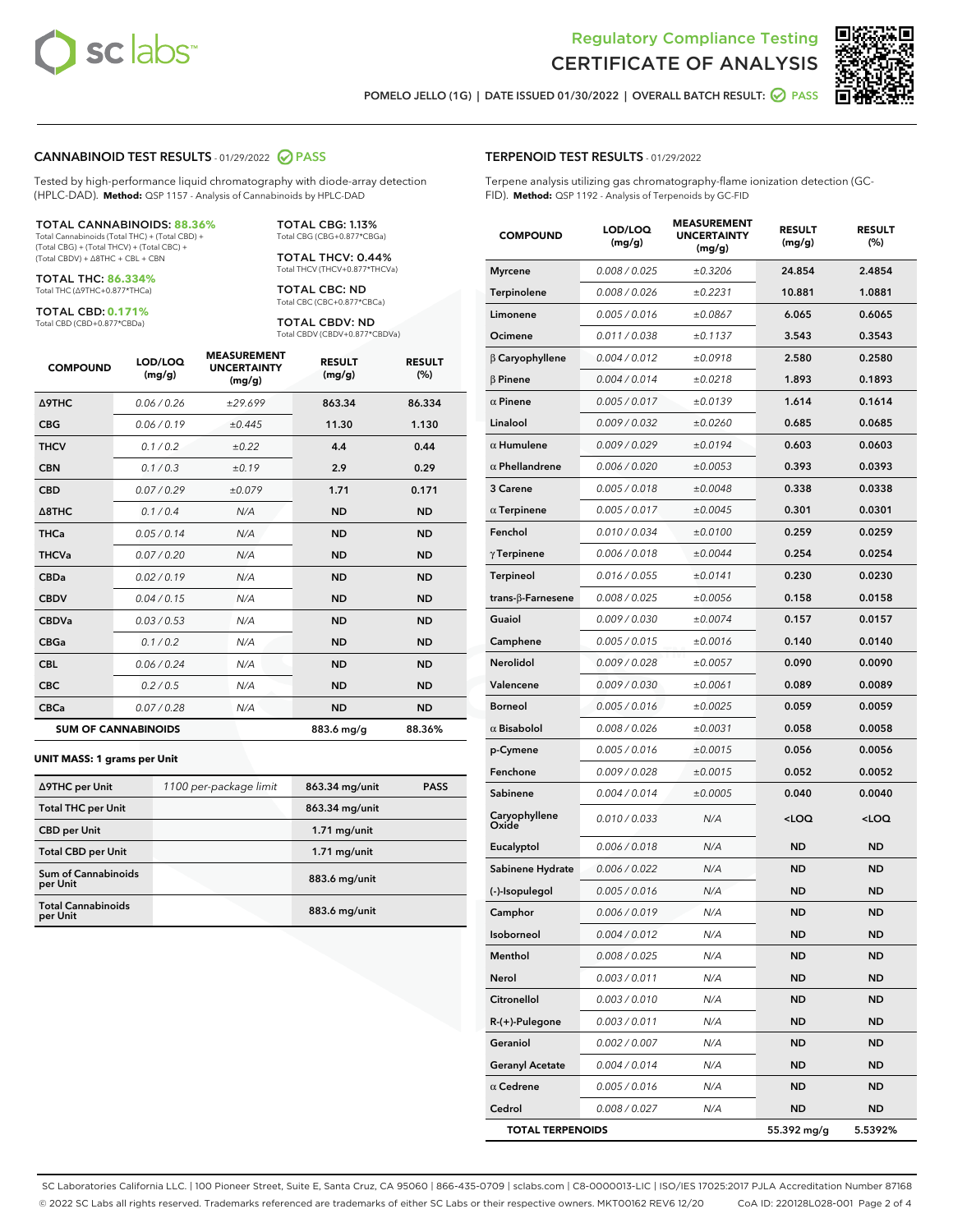



POMELO JELLO (1G) | DATE ISSUED 01/30/2022 | OVERALL BATCH RESULT:  $\bigcirc$  PASS

# CATEGORY 1 PESTICIDE TEST RESULTS - 01/29/2022 2 PASS

Pesticide and plant growth regulator analysis utilizing high-performance liquid chromatography-mass spectrometry (HPLC-MS) or gas chromatography-mass spectrometry (GC-MS). \*GC-MS utilized where indicated. **Method:** QSP 1212 - Analysis of Pesticides and Mycotoxins by LC-MS or QSP 1213 - Analysis of Pesticides by GC-MS

| <b>COMPOUND</b>             | LOD/LOQ<br>$(\mu g/g)$ | <b>ACTION</b><br><b>LIMIT</b><br>$(\mu g/g)$ | <b>MEASUREMENT</b><br><b>UNCERTAINTY</b><br>$(\mu g/g)$ | <b>RESULT</b><br>$(\mu g/g)$ | <b>RESULT</b> |
|-----------------------------|------------------------|----------------------------------------------|---------------------------------------------------------|------------------------------|---------------|
| Aldicarb                    | 0.03 / 0.08            | $\ge$ LOD                                    | N/A                                                     | <b>ND</b>                    | <b>PASS</b>   |
| Carbofuran                  | 0.02/0.05              | $>$ LOD                                      | N/A                                                     | <b>ND</b>                    | <b>PASS</b>   |
| Chlordane*                  | 0.03 / 0.08            | $\ge$ LOD                                    | N/A                                                     | <b>ND</b>                    | <b>PASS</b>   |
| Chlorfenapyr*               | 0.03/0.10              | $>$ LOD                                      | N/A                                                     | <b>ND</b>                    | <b>PASS</b>   |
| Chlorpyrifos                | 0.02 / 0.06            | $\geq$ LOD                                   | N/A                                                     | <b>ND</b>                    | <b>PASS</b>   |
| Coumaphos                   | 0.02 / 0.07            | $\ge$ LOD                                    | N/A                                                     | <b>ND</b>                    | <b>PASS</b>   |
| Daminozide                  | 0.02 / 0.07            | $\ge$ LOD                                    | N/A                                                     | <b>ND</b>                    | <b>PASS</b>   |
| <b>DDVP</b><br>(Dichlorvos) | 0.03/0.09              | $\ge$ LOD                                    | N/A                                                     | <b>ND</b>                    | <b>PASS</b>   |
| Dimethoate                  | 0.03/0.08              | $>$ LOD                                      | N/A                                                     | <b>ND</b>                    | <b>PASS</b>   |
| Ethoprop(hos)               | 0.03/0.10              | $\ge$ LOD                                    | N/A                                                     | <b>ND</b>                    | <b>PASS</b>   |
| Etofenprox                  | 0.02 / 0.06            | $\ge$ LOD                                    | N/A                                                     | <b>ND</b>                    | <b>PASS</b>   |
| Fenoxycarb                  | 0.03 / 0.08            | $\ge$ LOD                                    | N/A                                                     | <b>ND</b>                    | <b>PASS</b>   |
| Fipronil                    | 0.03/0.08              | $>$ LOD                                      | N/A                                                     | <b>ND</b>                    | <b>PASS</b>   |
| Imazalil                    | 0.02 / 0.06            | $\ge$ LOD                                    | N/A                                                     | <b>ND</b>                    | <b>PASS</b>   |
| Methiocarb                  | 0.02 / 0.07            | $\ge$ LOD                                    | N/A                                                     | <b>ND</b>                    | <b>PASS</b>   |
| Methyl<br>parathion         | 0.03/0.10              | $\ge$ LOD                                    | N/A                                                     | <b>ND</b>                    | <b>PASS</b>   |
| <b>Mevinphos</b>            | 0.03/0.09              | $>$ LOD                                      | N/A                                                     | <b>ND</b>                    | <b>PASS</b>   |
| Paclobutrazol               | 0.02 / 0.05            | $\ge$ LOD                                    | N/A                                                     | <b>ND</b>                    | <b>PASS</b>   |
| Propoxur                    | 0.03/0.09              | $\ge$ LOD                                    | N/A                                                     | <b>ND</b>                    | <b>PASS</b>   |
| Spiroxamine                 | 0.03 / 0.08            | $\ge$ LOD                                    | N/A                                                     | <b>ND</b>                    | <b>PASS</b>   |
| Thiacloprid                 | 0.03/0.10              | $\ge$ LOD                                    | N/A                                                     | <b>ND</b>                    | <b>PASS</b>   |

#### CATEGORY 2 PESTICIDE TEST RESULTS - 01/29/2022 2 PASS

| <b>COMPOUND</b>          | LOD/LOO<br>$(\mu g/g)$ | <b>ACTION</b><br>LIMIT<br>$(\mu g/g)$ | <b>MEASUREMENT</b><br><b>UNCERTAINTY</b><br>$(\mu g/g)$ | <b>RESULT</b><br>$(\mu g/g)$ | <b>RESULT</b> |  |
|--------------------------|------------------------|---------------------------------------|---------------------------------------------------------|------------------------------|---------------|--|
| Abamectin                | 0.03/0.10              | 0.1                                   | N/A                                                     | <b>ND</b>                    | <b>PASS</b>   |  |
| Acephate                 | 0.02/0.07              | 0.1                                   | N/A                                                     | <b>ND</b>                    | <b>PASS</b>   |  |
| Acequinocyl              | 0.02/0.07              | 0.1                                   | N/A                                                     | <b>ND</b>                    | <b>PASS</b>   |  |
| Acetamiprid              | 0.02 / 0.05            | 0.1                                   | N/A                                                     | <b>ND</b>                    | <b>PASS</b>   |  |
| Azoxystrobin             | 0.02/0.07              | 0.1                                   | N/A                                                     | <b>ND</b>                    | <b>PASS</b>   |  |
| <b>Bifenazate</b>        | 0.01 / 0.04            | 0.1                                   | N/A                                                     | <b>ND</b>                    | <b>PASS</b>   |  |
| <b>Bifenthrin</b>        | 0.02 / 0.05            | 3                                     | N/A                                                     | <b>ND</b>                    | <b>PASS</b>   |  |
| <b>Boscalid</b>          | 0.03/0.09              | 0.1                                   | N/A                                                     | <b>ND</b>                    | <b>PASS</b>   |  |
| Captan                   | 0.19/0.57              | 0.7                                   | N/A                                                     | <b>ND</b>                    | <b>PASS</b>   |  |
| Carbaryl                 | 0.02/0.06              | 0.5                                   | N/A                                                     | <b>ND</b>                    | <b>PASS</b>   |  |
| Chlorantranilip-<br>role | 0.04/0.12              | 10                                    | N/A                                                     | <b>ND</b>                    | <b>PASS</b>   |  |
| Clofentezine             | 0.03/0.09              | 0.1                                   | N/A                                                     | <b>ND</b>                    | <b>PASS</b>   |  |

| <b>CATEGORY 2 PESTICIDE TEST RESULTS</b> - 01/29/2022 continued |  |  |
|-----------------------------------------------------------------|--|--|
|                                                                 |  |  |

| <b>COMPOUND</b>               | LOD/LOQ<br>$(\mu g/g)$ | <b>ACTION</b><br>LIMIT<br>(µg/g) | <b>MEASUREMENT</b><br><b>UNCERTAINTY</b><br>(µg/g) | <b>RESULT</b><br>$(\mu g/g)$ | <b>RESULT</b> |
|-------------------------------|------------------------|----------------------------------|----------------------------------------------------|------------------------------|---------------|
| Cyfluthrin                    | 0.12 / 0.38            | $\overline{2}$                   | N/A                                                | <b>ND</b>                    | <b>PASS</b>   |
| Cypermethrin                  | 0.11/0.32              | 1                                | N/A                                                | <b>ND</b>                    | <b>PASS</b>   |
| Diazinon                      | 0.02 / 0.05            | 0.1                              | N/A                                                | <b>ND</b>                    | <b>PASS</b>   |
| Dimethomorph                  | 0.03 / 0.09            | $\overline{2}$                   | N/A                                                | <b>ND</b>                    | <b>PASS</b>   |
| Etoxazole                     | 0.02 / 0.06            | 0.1                              | N/A                                                | <b>ND</b>                    | <b>PASS</b>   |
| Fenhexamid                    | 0.03 / 0.09            | 0.1                              | N/A                                                | <b>ND</b>                    | <b>PASS</b>   |
| Fenpyroximate                 | 0.02 / 0.06            | 0.1                              | N/A                                                | <b>ND</b>                    | <b>PASS</b>   |
| Flonicamid                    | 0.03 / 0.10            | 0.1                              | N/A                                                | <b>ND</b>                    | <b>PASS</b>   |
| Fludioxonil                   | 0.03 / 0.10            | 0.1                              | N/A                                                | <b>ND</b>                    | <b>PASS</b>   |
| Hexythiazox                   | 0.02 / 0.07            | 0.1                              | N/A                                                | <b>ND</b>                    | <b>PASS</b>   |
| Imidacloprid                  | 0.04 / 0.11            | 5                                | N/A                                                | <b>ND</b>                    | <b>PASS</b>   |
| Kresoxim-methyl               | 0.02 / 0.07            | 0.1                              | N/A                                                | <b>ND</b>                    | <b>PASS</b>   |
| Malathion                     | 0.03 / 0.09            | 0.5                              | N/A                                                | <b>ND</b>                    | <b>PASS</b>   |
| Metalaxyl                     | 0.02 / 0.07            | $\overline{c}$                   | N/A                                                | <b>ND</b>                    | <b>PASS</b>   |
| Methomyl                      | 0.03 / 0.10            | 1                                | N/A                                                | <b>ND</b>                    | <b>PASS</b>   |
| Myclobutanil                  | 0.03 / 0.09            | 0.1                              | N/A                                                | <b>ND</b>                    | <b>PASS</b>   |
| Naled                         | 0.02 / 0.07            | 0.1                              | N/A                                                | <b>ND</b>                    | <b>PASS</b>   |
| Oxamyl                        | 0.04 / 0.11            | 0.5                              | N/A                                                | ND                           | <b>PASS</b>   |
| Pentachloronitro-<br>benzene* | 0.03 / 0.09            | 0.1                              | N/A                                                | <b>ND</b>                    | <b>PASS</b>   |
| Permethrin                    | 0.04/0.12              | 0.5                              | N/A                                                | <b>ND</b>                    | <b>PASS</b>   |
| Phosmet                       | 0.03 / 0.10            | 0.1                              | N/A                                                | <b>ND</b>                    | <b>PASS</b>   |
| Piperonylbu-<br>toxide        | 0.02 / 0.07            | 3                                | N/A                                                | <b>ND</b>                    | <b>PASS</b>   |
| Prallethrin                   | 0.03 / 0.08            | 0.1                              | N/A                                                | <b>ND</b>                    | <b>PASS</b>   |
| Propiconazole                 | 0.02 / 0.07            | 0.1                              | N/A                                                | <b>ND</b>                    | <b>PASS</b>   |
| Pyrethrins                    | 0.04 / 0.12            | 0.5                              | N/A                                                | <b>ND</b>                    | <b>PASS</b>   |
| Pyridaben                     | 0.02 / 0.07            | 0.1                              | N/A                                                | <b>ND</b>                    | <b>PASS</b>   |
| Spinetoram                    | 0.02 / 0.07            | 0.1                              | N/A                                                | <b>ND</b>                    | <b>PASS</b>   |
| Spinosad                      | 0.02 / 0.07            | 0.1                              | N/A                                                | <b>ND</b>                    | <b>PASS</b>   |
| Spiromesifen                  | 0.02 / 0.05            | 0.1                              | N/A                                                | ND                           | <b>PASS</b>   |
| Spirotetramat                 | 0.02 / 0.06            | 0.1                              | N/A                                                | <b>ND</b>                    | <b>PASS</b>   |
| Tebuconazole                  | 0.02 / 0.07            | 0.1                              | N/A                                                | <b>ND</b>                    | <b>PASS</b>   |
| Thiamethoxam                  | 0.03 / 0.10            | 5                                | N/A                                                | <b>ND</b>                    | <b>PASS</b>   |
| Trifloxystrobin               | 0.03 / 0.08            | 0.1                              | N/A                                                | <b>ND</b>                    | <b>PASS</b>   |

SC Laboratories California LLC. | 100 Pioneer Street, Suite E, Santa Cruz, CA 95060 | 866-435-0709 | sclabs.com | C8-0000013-LIC | ISO/IES 17025:2017 PJLA Accreditation Number 87168 © 2022 SC Labs all rights reserved. Trademarks referenced are trademarks of either SC Labs or their respective owners. MKT00162 REV6 12/20 CoA ID: 220128L028-001 Page 3 of 4